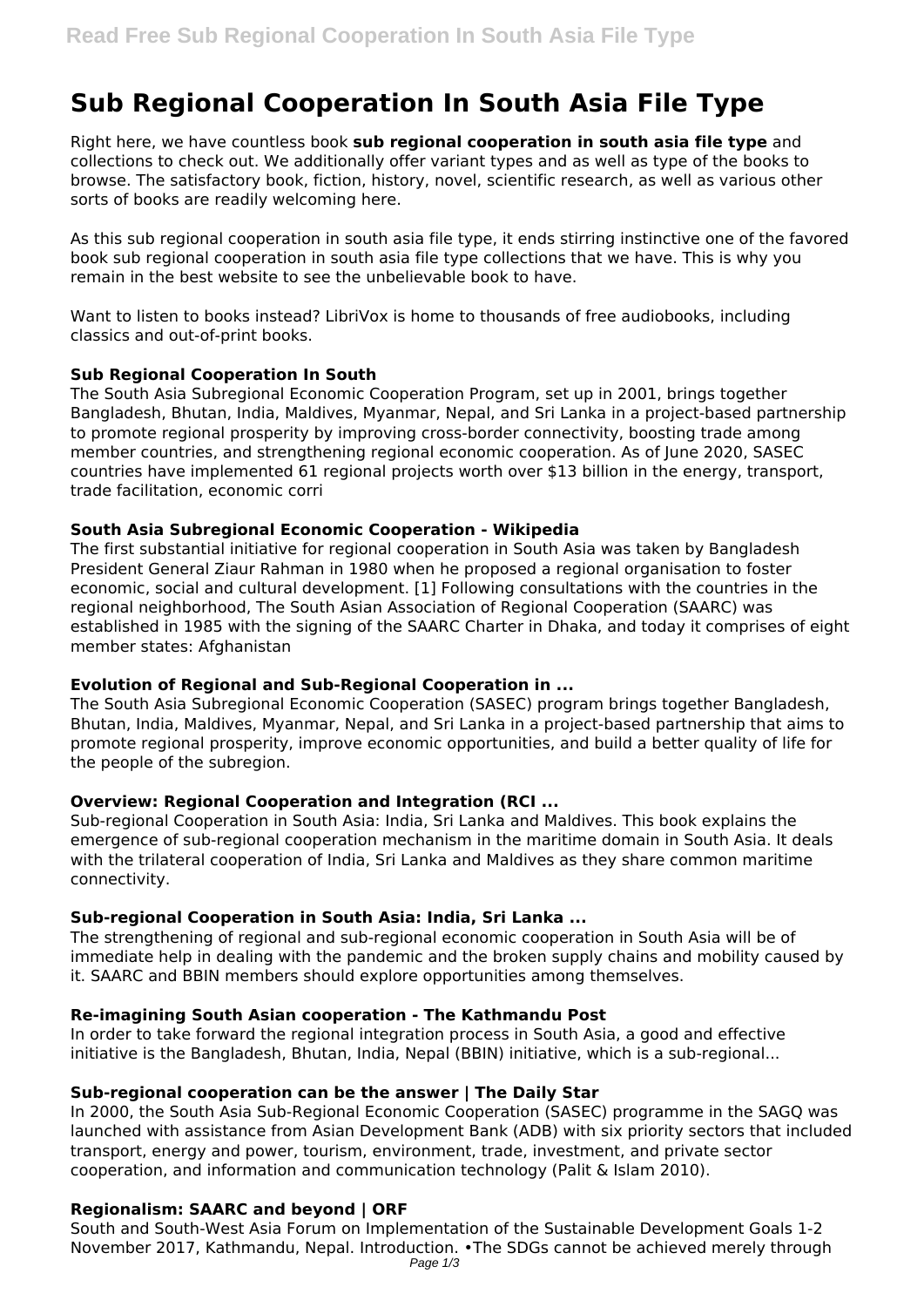national action; in certain areas sub-regional cooperation is needed to undo the artificial divisions created by history •The SDGs which have international acceptability and aim high, could be utilized to spur much needed but delayed regional agreements •Most critical sub-regional actions fall among the SDG ...

## **Regional Cooperation and the SDGs in South Asia**

Southern Africa Regional Development Cooperation Strategy. USAID/Southern Africa is working towards a goal of a more integrated region for an improved quality of life for Southern Africans. South Africa Regional Development Cooperation Strategy (pdf - 1 MB) In Congressional Testimony on the U.S. Policy in sub-Saharan Africa, Assistant Secretary of State, Johnnie Carson, stated that the U.S. Government (USG) has a "fundamental interest in promoting democratic institutions and good ...

## **Southern Africa Regional Development Cooperation Strategy ...**

Shanghai Cooperation Organisation: 2001: 3,247,750,955: 41.52% China India Kazakhstan Kyrgyzstan Pakistan Russia Tajikistan Uzbekistan Membership overlap with CIS and Eurasian Economic Community, Asia-Pacific Economic Cooperation, South Asian Association for Regional Cooperation

## **List of regional organizations by population - Wikipedia**

Regional cooperation refers to the political and institutional mechanisms that countries in a general geographical region devise to find and strengthen common interests as well as promoting their national interests, through mutual cooperation and dialogue. Learn more in: Exploring Landscapes in Regional Convergence: Environment and Sustainable Development in South Asia

## **What is Regional Cooperation | IGI Global**

Finland's support to Sub-Saharan Africa is varied. Finland plays a role in the handling of crossborder themes through participating in regional development cooperation. In East Africa, Finland supports the promotion of regional trade, regional integration, and mediation.

## **Regional cooperation - South Africa**

This book commendably takes on a sector-by-sector analysis…it is highly recommended for researchers, policymakers and the people at large to have a firm grip on the substantive issues affecting sub-regional cooperation between China, India and the rest of South Asia.

## **India, China and Sub-regional Connectivities in South Asia ...**

Over the past decade, regional organizations around the world have been devoting increased attention to the problem of internal displacement, with good reason. Roberta Cohen argues that this is ...

## **The Role of Regional Organizations, ECOWAS**

The South Asian Association for Regional Cooperation ( SAARC) is the regional intergovernmental organization and geopolitical union of states in South Asia. Its member states are Afghanistan, Bangladesh, Bhutan, India, the Maldives, Nepal, Pakistan and Sri Lanka. The SAARC comprises 3% of the world's area, 21% of the world's population and 4.21% (US\$3.67 trillion) of the global economy, as of 2019.

## **South Asian Association for Regional Cooperation - Wikipedia**

6. The imperative of a political agenda for SAARC/Akmal Hussain. 7. South Asian Association for Regional Cooperation: issues of cooperation and security/ Rajpal Budania. II. Towards Sub-Regional Cooperation: 8. Sub-regional cooperation in South Asia in comparative perspective: ideals and realities/Abul Kalam. 9.

## **SAARC: Dynamics of Regional Cooperation in South Asia (2 ...**

Sub-regional cooperation in South Asia will lend impetus to India's international trade and will also strengthen South Asia's position as a regional trade hub. India stands to gain ...

## **A Boost to Sub-Regionalism in South Asia – The Diplomat**

In the last seven years, India's renewed enthusiasm for regional energy cooperation in South Asia has led to concrete progress on multiple cross-border energy projects.